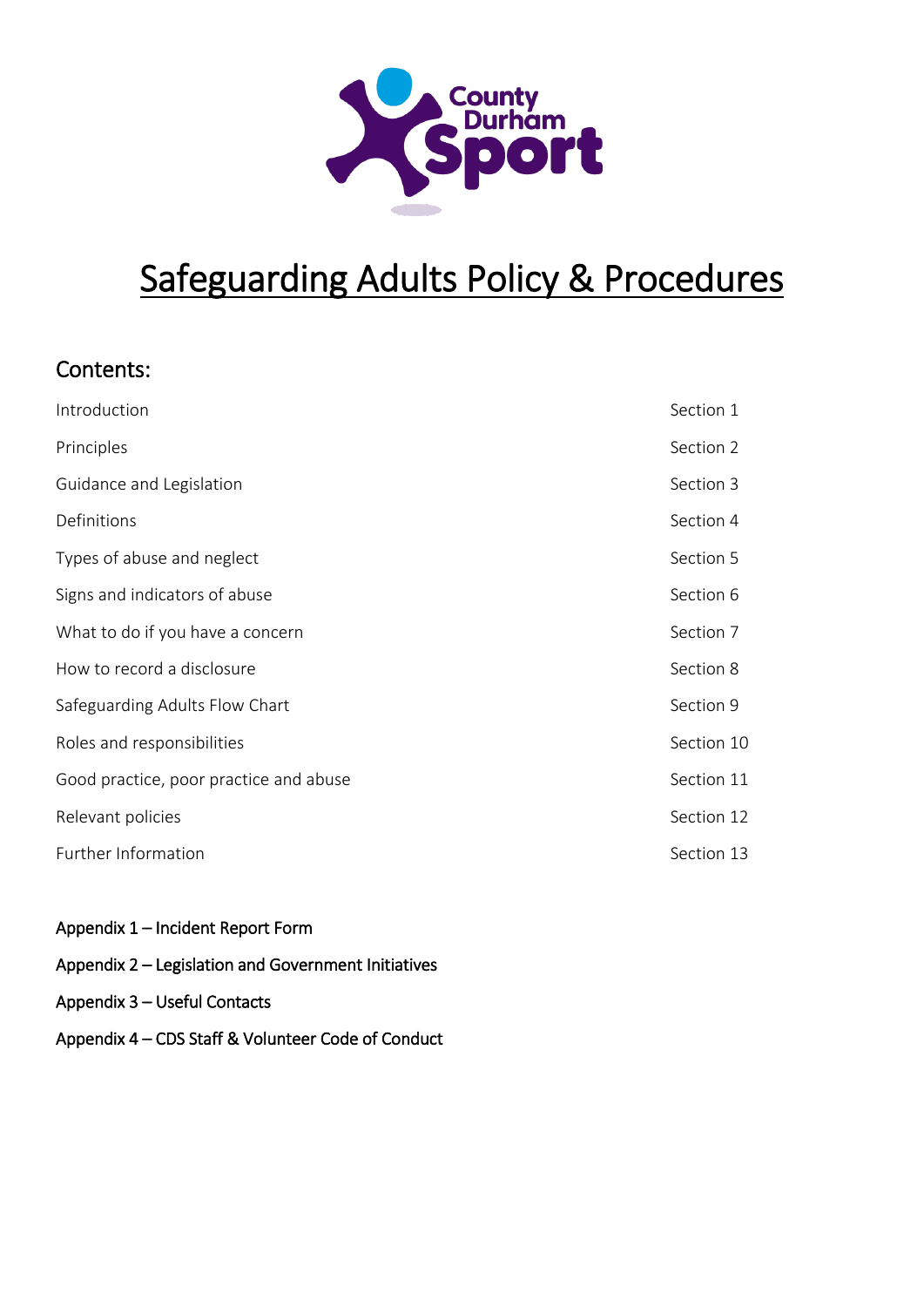

## Introduction

County Durham Sport (CDS) is one of 43 Active Partnerships nationally, funded by Sport England and other local partners. We are an independent company, with charitable status, working closely with national, regional and local organisations to ensure that sport and physical activity are developed in a co-ordinated and effective way across the county.

CDS is passionate about developing sport, physical activity and effective partnerships.

#### Our Vision:

Everyone able to improve the quality of their life through involvement in sport and physical activity.

#### Our Mission:

To inspire, build and connect stronger pathways for sport and physical activity in County Durham by being a proactive, respected, inclusive and quality assured partner.

### Our Values:

#### Respect

We will listen and communicate directly and openly, treat each other and others with mutual respect. We will recognise and value people's diversity, ideas and points of view.

#### **Commitment**

We will be passionate, do what we promise to do and work with urgency and dedication to be successful as a team and to meet the needs of our partners.

#### Integrity

We will do what is right, not what is easiest, and be true to ourselves and others. We will be transparent, honest, sincere and consistent in everything that we do.

#### Innovation

We will seek and develop creative solutions and put them into action.

#### Excellence

We will challenge ourselves to deliver the highest quality of service internally and externally – consistently. We will take pride in our work, act with professionalism and add value beyond what is expected.

#### Equality

We will treat everyone, irrespective of race, gender, religion, ability/disability or sexual orientation, fairly, to enable them to fulfil their potential.

Safeguarding children and adults is at the core of our work as an Active Partnership. We firmly believe that everyone has the right to take part in sport & physical activity in a safe, fun environment free from harm. The welfare of participants taking part in sport & physical activity is paramount. This includes activities which are funded & supported by CDS as well as activities directly delivered by the CDS Team.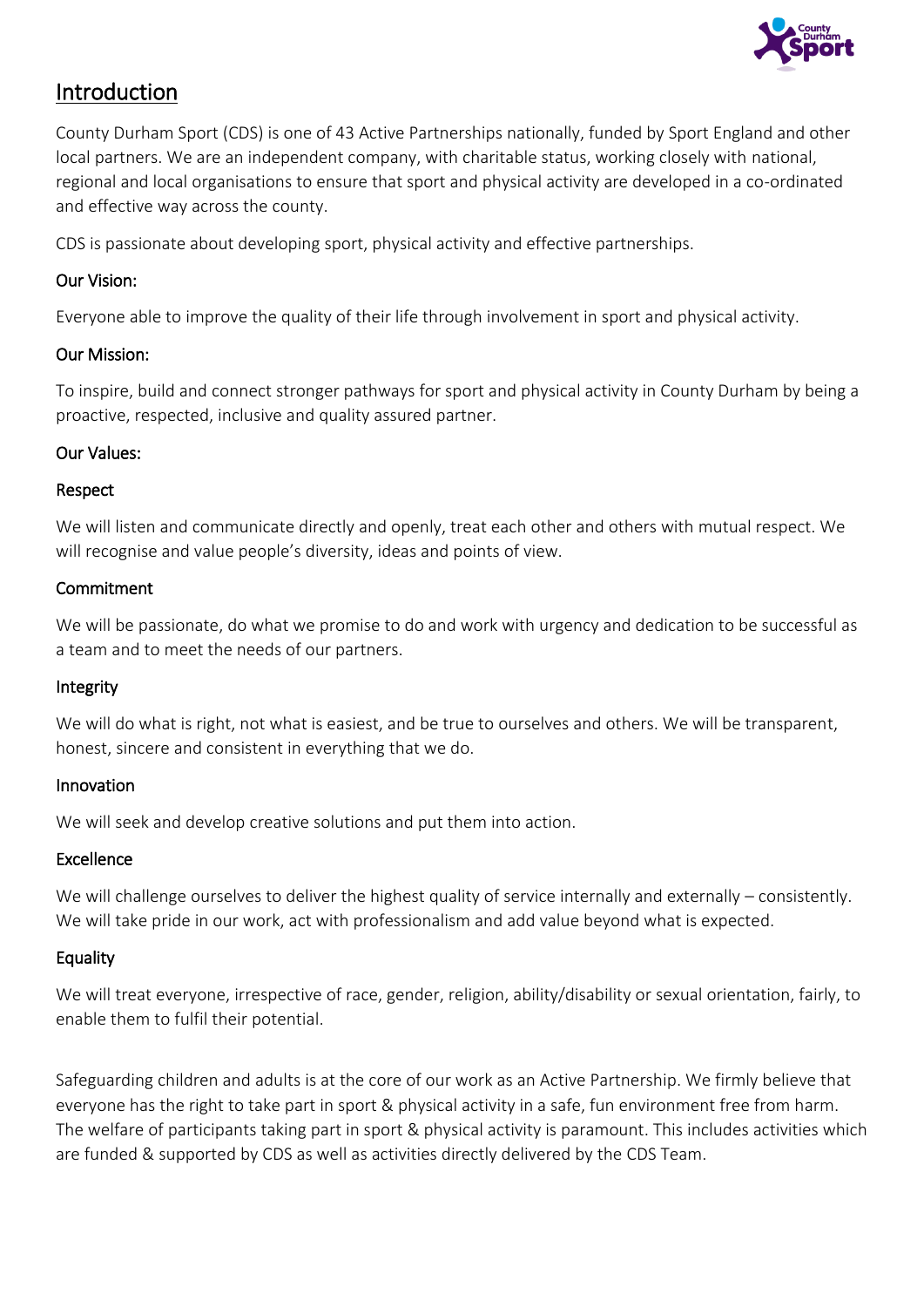

We are committed to safeguarding all participants, volunteers, spectators and employees by demonstrating best practice and implanting robust procedures when we are providing events, services or activities.

CDS regularly work with a range of local and national safeguarding agencies to ensure we can advocate safeguarding in sport, signpost to information and legislation and support sport and physical activity providers across County Durham to ensure activities are as safe as possible.

### *CDS's role in safeguarding*

CDS plays a number of roles within safeguarding adults:

- Education: Developing and furthering understanding of adult safeguarding in sport amongst individuals, activity providers and the general public.
- Advocacy: Promoting the safeguarding of adults in sport across County Durham, including access to advice, case studies and signposting to further information, as well as encouraging, supporting and challenging providers to implement safeguarding adults' policies and procedures.
- Scrutiny *Check & Challenge:* ensuring that all activity providers commissioned or funded by CDS have in place all relevant policies and procedures and that they are being implemented fully.

CDS staff and board members have expertise in a number of different areas and use this to influence the sport and physical activity community in County Durham.

## **Principles**

2.1 The guidance given in the policy and procedures is based on the following principles set out in the Care Act and should underpin safeguarding of adults:

Empowerment - People being supported and encouraged to make their own decisions and informed consent.

"I am asked what I want as the outcomes from the safeguarding process and these directly inform what happens."

Prevention – It is better to take action before harm occurs.

"I receive clear and simple information about what abuse is, how to recognise the signs and what I can do to seek help."

Proportionality – The least intrusive response appropriate to the risk presented.

"I am sure that the professionals will work in my interest, as I see them and they will only get involved as much as needed."

Protection – Support and representation for those in greatest need.

"I get help and support to report abuse and neglect. I get help so that I am able to take part in the safeguarding process to the extent to which I want."

Partnership – Local solutions through services working with their communities. Communities have a part to play in preventing, detecting and reporting neglect and abuse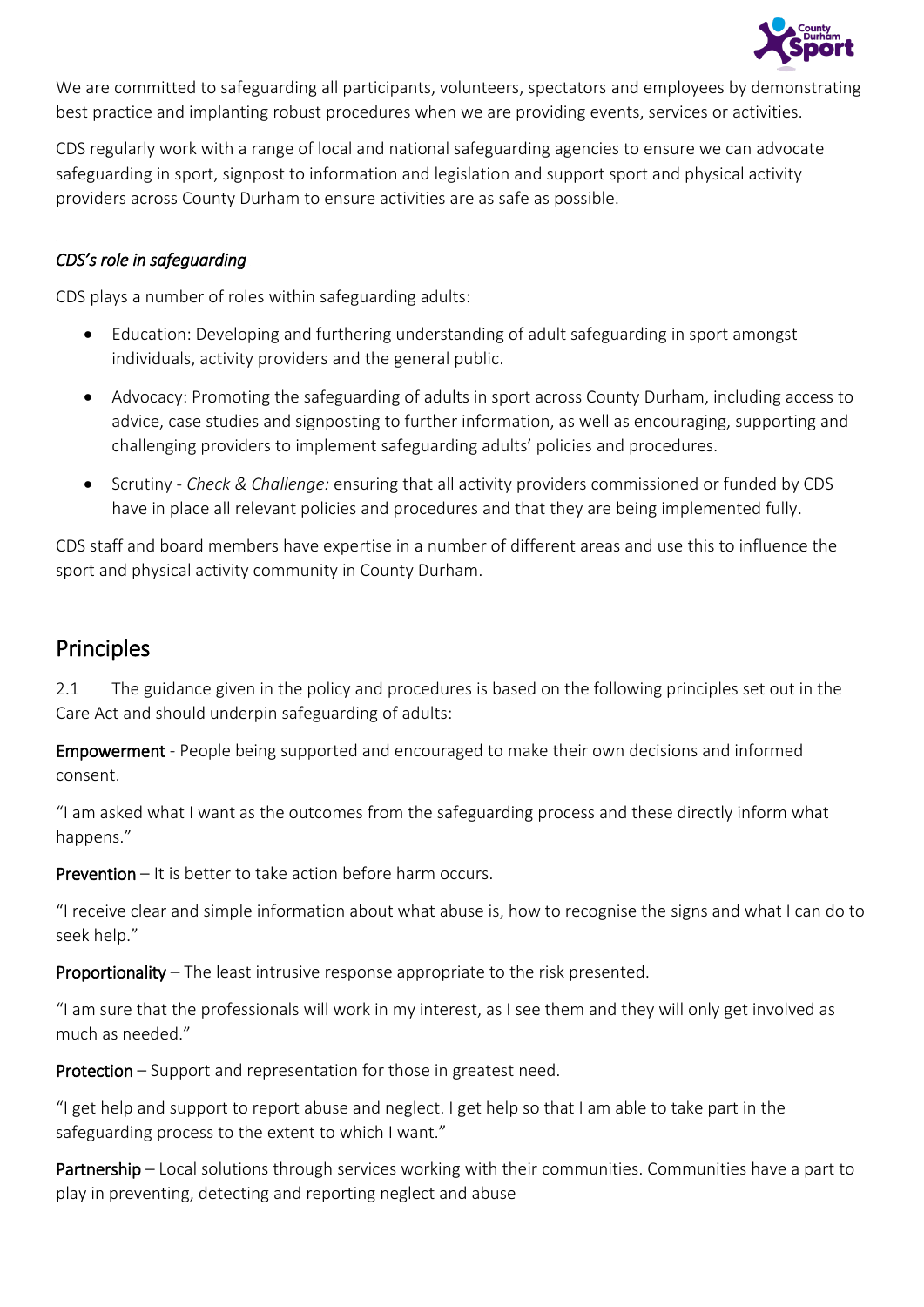

"I know that staff treat any personal and sensitive information in confidence, only sharing what is helpful and necessary. I am confident that professionals will work together and with me to get the best result for me."

Accountability – Accountability and transparency in delivering safeguarding.

"I understand the role of everyone involved in my life and so do they."

2.2 All adults, regardless of age, ability or disability, gender, race, religion, ethnic origin, sexual orientation, marital or gender status have the right to be protected from abuse and poor practice and to participate in an enjoyable and safe environment.

2.3 CDS will ensure that our organisation is inclusive and make reasonable adjustments for any ability, disability or impairment, we will also commit to continuous development, monitoring and review.

2.4 The rights, dignity and worth of all adults will always be respected.

2.5 We recognise that ability and disability can change over time, such that some adults may be additionally vulnerable to abuse, for example those who have a dependency on others or have different communication needs.

2.6 We recognise that a disabled adult may or may not identify themselves or be identified as an adult 'at risk'.

2.7 We all have a shared responsibility to ensure the safety and well-being of all adults and will act appropriately and report concerns whether these concerns arise within CDS (for example inappropriate behaviour of a staff member) or in the wider community.

2.8 All allegations will be taken seriously and responded to quickly in line with CDS's Safeguarding Adults Policy and Procedures.

2.9 CDS recognises the role and responsibilities of the statutory agencies in safeguarding adults and is committed to complying with the procedures of the County Durham Safeguarding Adults Inter-Agency Partnership.

## 3. Guidance and Legislation

3.1 The practices and procedures within this policy are based on the principles contained within the UK and legislation and government guidance and have been developed to complement the County Durham Safeguarding Adults Inter-Agency Partnership policy and procedures, and take the following into consideration:

- The Care Act 2014
- The Protection of Freedoms Act 2012
- Domestic Violence, Crime and Victims (Amendment) Act 2012
- The Equality Act 2010
- The Safeguarding Vulnerable Groups Act 2006
- Mental Capacity Act 2005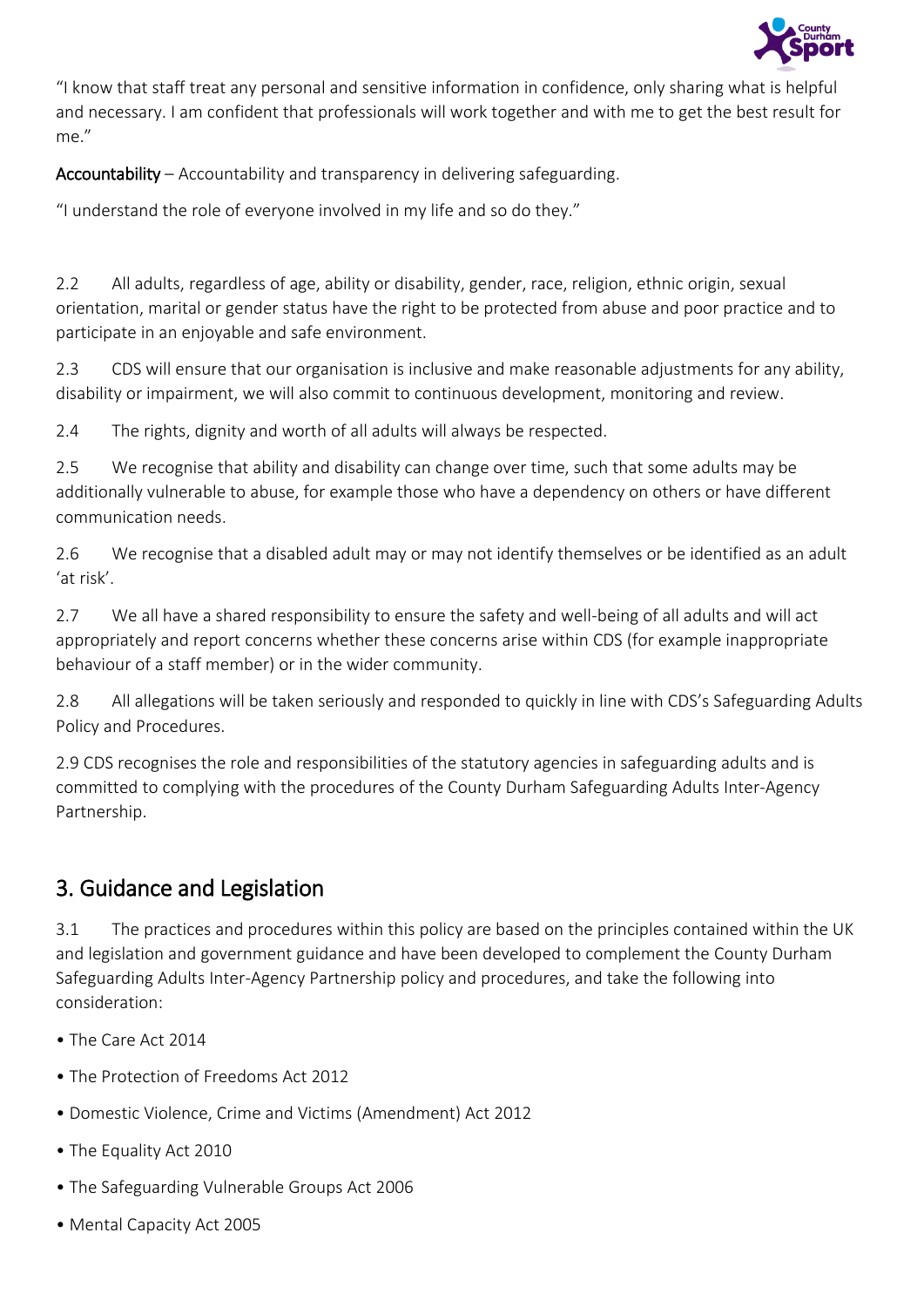

- Sexual Offences Act 2003
- The Human Rights Act 1998
- The Data Protection Act 1994 and 1998

## 4. Definitions

4.1 To assist working through and understanding this policy a number of key definitions are explained:

4.1.1 Adult at Risk is a person aged 18 or over who is in need of care and support regardless of whether they are receiving them, and because of those needs are unable to protect themselves against abuse or neglect. In recent years there has been a marked shift away from using the term 'vulnerable' to describe adults potentially at risk from harm or abuse.

4.1.2 Abuse is a violation of an individual's human and civil rights by another person or persons. See section 5 for further explanations.

4.1.3 Adult is anyone aged 18 or over.

4.1.4 Adult safeguarding is protecting a person's right to live in safety, free from abuse and neglect.

4.1.5 Capacity refers to the ability to make a decision at a particular time, for example when under considerable stress. The starting assumption must always be that a person has the capacity to make a decision unless it can be established that they lack capacity (MCA 2005).

## 5. Types of Abuse and Neglect - Definitions from the Care Act 2014

5.1 This is not intended to be an exhaustive list but an illustrative guide as to the sort of behaviour or issue which could give rise to a safeguarding concern.

5.1.1 Self-neglect – this covers a wide range of behaviour: neglecting to care for one's personal hygiene, health or surroundings and includes behaviour such as hoarding. This could be an individual whose appearance becomes unkempt, does not wear suitable uniform/clothing and a deterioration in hygiene.

5.1.2 Modern Slavery – encompasses slavery, human trafficking, forced labour and domestic servitude. Traffickers and slave masters use whatever means they have at their disposal to coerce, deceive and force individuals into a life of abuse, servitude and inhumane treatment. You may notice that a participant has been missing from practice sessions and is not responding to reminders or contacts.

5.1.3 Domestic Abuse – including psychological, physical, sexual, financial and emotional abuse. It also includes so called 'honour' based violence. You may notice a power imbalance between a participant and a family member. For example, a participant with Downs syndrome may be looking quiet and withdrawn when their brother comes to collect them from sessions, in contrast to their personal assistant whom they greet with a smile.

5.1.4 Discriminatory – discrimination is abuse which centres on a difference or perceived difference particularly with respect to race, gender or disability or any of the protected characteristics of the Equality Act. This could be the harassing of an individual because they are or are perceived to be transgender.

5.1.5 Organisational Abuse – including neglect and poor care practice within an institution or specific care setting such as a hospital or care home, for example, or in relation to care provided in one's own home. This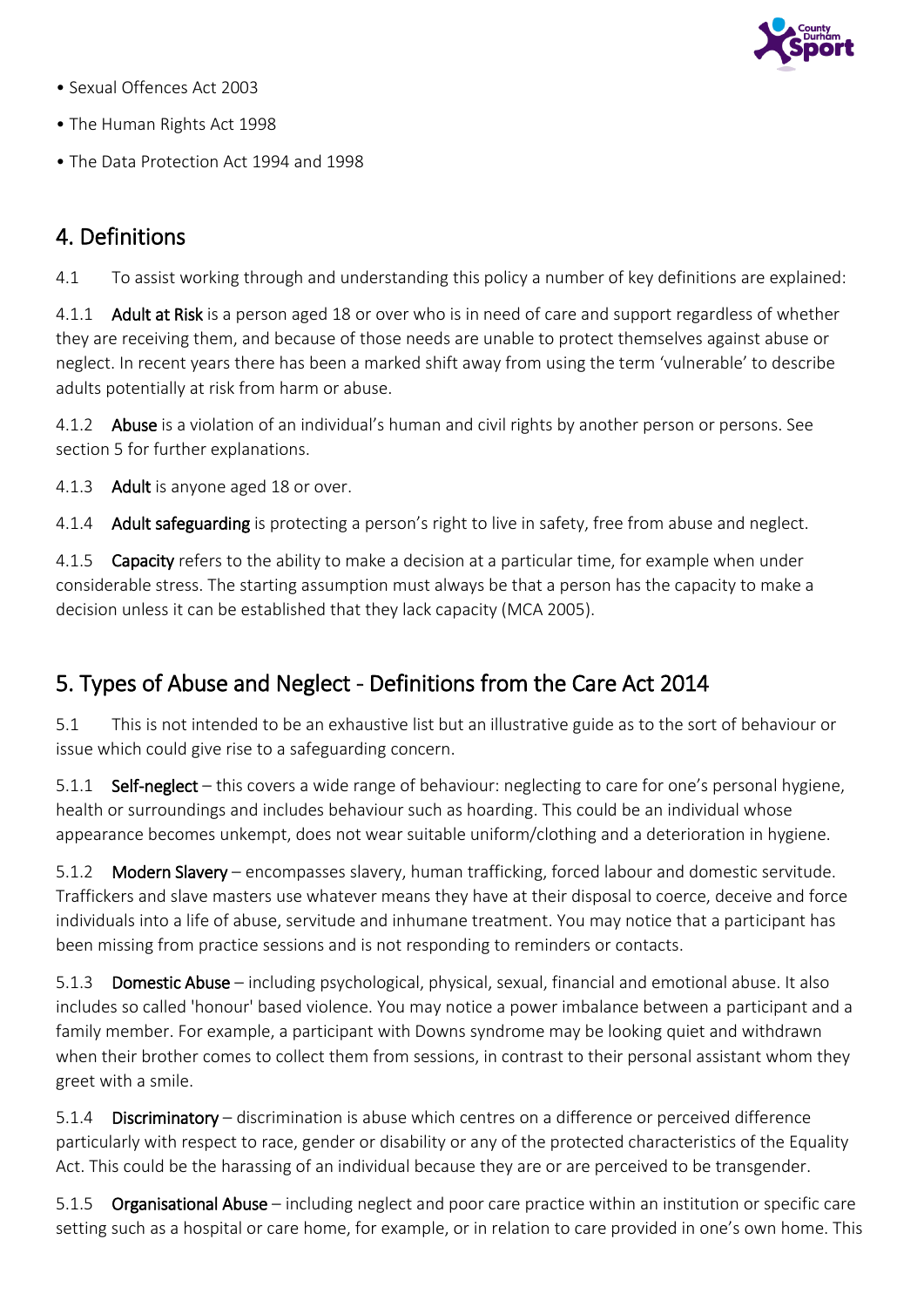

may range from one off incidents to on-going ill-treatment. It can be through neglect or poor professional practice as a result of the structure, policies, processes and practices within an organisation. This could be working/training without a necessary break.

5.1.6 Physical Abuse – includes hitting, slapping, pushing, kicking, misuse of medication, restraint or inappropriate sanctions. This could be an individual intentionally striking another.

5.1.7 **Sexual Abuse** – including rape, indecent exposure, sexual harassment, inappropriate looking or touching, sexual teasing or innuendo, sexual photography, subjection to pornography or witnessing sexual acts, indecent exposure and sexual assault or sexual acts to which the adult has not consented or was pressured into consenting. This could be a fellow employee who sends unwanted sexually explicit text messages to an adult they are working alongside.

5.1.8 Financial or Material Abuse – including theft, fraud, internet scamming, coercion in relation to an adult's financial affairs or arrangements, including in connection with wills, property, inheritance or financial transactions, or the misuse or misappropriation of property, possessions or benefits. This could be someone taking property from an individual with dementia.

5.1.9 Neglect – including ignoring medical or physical care needs, failure to provide access to appropriate health social care or educational services, the withholding of the necessities of life, such as medication, adequate nutrition and heating. This could be an employer not ensuring employees have access to water.

5.1.10 Emotional or Psychological Abuse – this includes threats of harm or abandonment, deprivation of contact, humiliation, blaming, controlling, intimidation, coercion, harassment, verbal abuse, isolation or withdrawal from services or supportive networks. This could be an individual threatening another with physical harm and persistently blaming them for poor performance.

## 5.2 Not included in the Care Act 2014 but also relevant:

5.2.1 Cyber Bullying - cyber bullying occurs when someone repeatedly makes fun of another person online or repeatedly picks on another person through emails or text messages, or uses online forums with the intention of harm many different types of bullying (such as racist bullying, homophobic bullying, or bullying related to special educational needs and disabilities) but instead of the perpetrator carrying out the bullying face-to-face, they use technology as a means to do it.

5.2.2 Forced Marriage - forced marriage is a term used to describe a marriage in which one or both of the parties are married without their consent or against their will. A forced marriage differs from an arranged marriage, in which both parties' consent to the assistance of a third party in identifying a spouse. The Antisocial Behaviour, Crime and Policing Act 2014 make it a criminal offence to force someone to marry.

5.2.3 Mate Crime - a 'mate crime' as defined by the Safety Net Project is 'when vulnerable people are befriended by members of the community who go on to exploit and take advantage of them. It may not be an illegal act but still has a negative effect on the individual.' Mate Crime is carried out by someone the adult knows and often happens in private. In recent years there have been a number of Serious Case Reviews relating to people with a learning disability who were murdered or seriously harmed by people who purported to be their friend.

5.2.4 Radicalisation - the aim of radicalisation is to attract people to their reasoning, inspire new recruits and embed their extreme views and persuade vulnerable individuals of the legitimacy of their cause. This may be direct through a relationship, or through social media.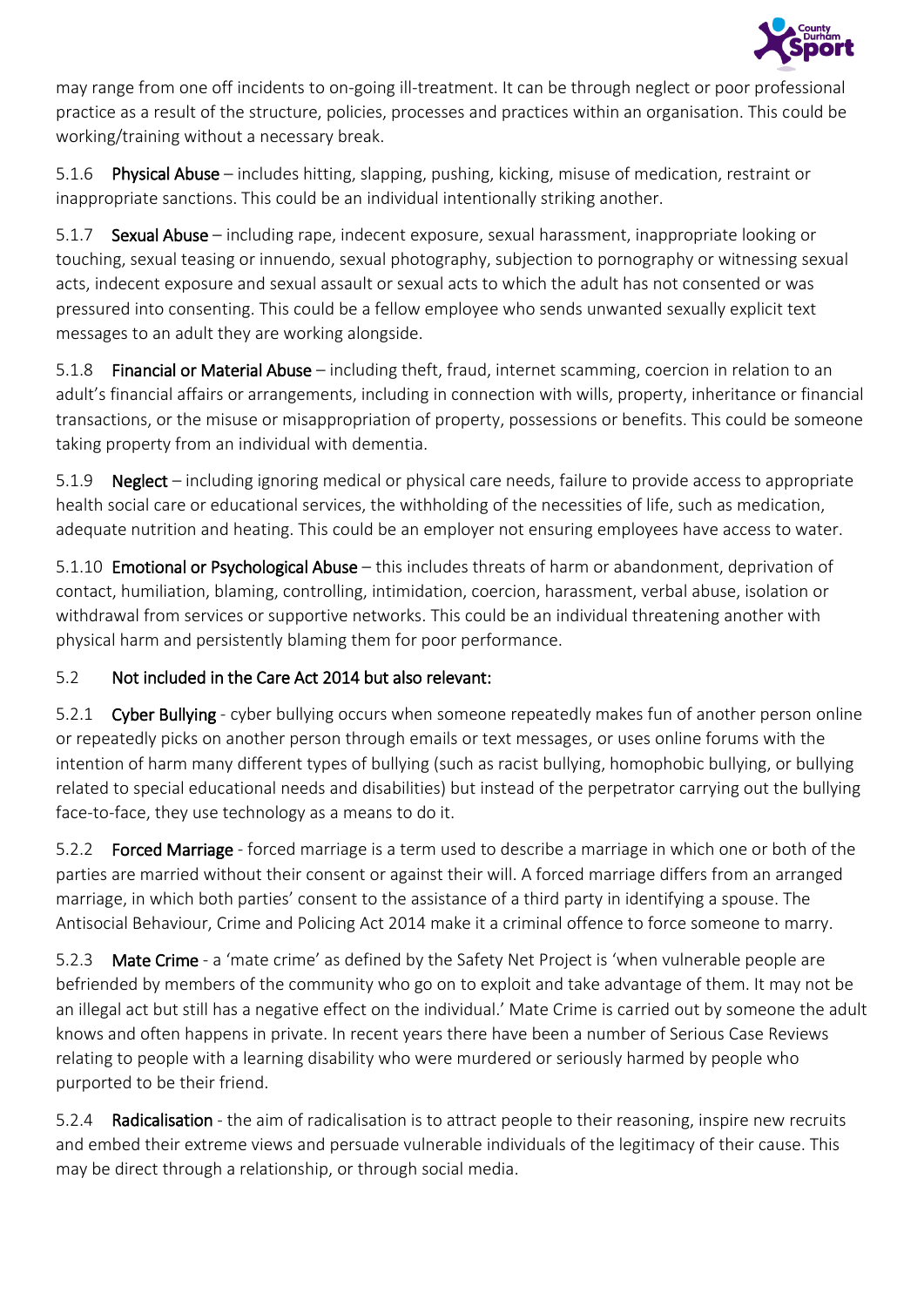

## 6. Signs and indicators of abuse and neglect

6.1 Abuse can take place in any context and by all manner of perpetrator. Abuse may be inflicted by anyone who an individual comes into contact with. Or club members, co-workers, volunteers or coaches may suspect that an individual is being abused or neglected outside of their contact setting. There are many signs and indicators that may suggest someone is being abused or neglected, these include but are not limited to:

- 6.1.1 Unexplained bruises or injuries or lack of medical attention when an injury is present.
- 6.1.2 Person has belongings or money going missing.
- 6.1.3 Person is not attending/no longer enjoying their work/sessions.
- 6.1.4 Someone losing or gaining weight/an unkempt appearance.
- 6.1.5 A change in the behaviour or confidence of a person.
- 6.1.6 They may self-harm.
- 6.1.7 They may have a fear of a particular group or individual.
- 6.1.8 They may tell you/another person they are being abused i.e. a disclosure.

## 7. What to do if you have a concern or someone raises concerns with you

7.1 You may become aware that abuse or poor practice is taking place, suspect abuse or poor practice may be occurring or be told about something that may be abuse or poor practice and you must report this to the CDS Lead Safeguarding Officer, or, if the Lead Safeguarding Officer is implicated then report to the Strategic Director of CDS.

7.2 If you are concerned someone is in immediate danger, contact the police straight away

7.3 It is important when considering your concern that you also consider the needs and wishes of the person at risk, taking into account the nature of the alert, more information on this is given in Appendix 1 'The Legislative Framework'.

## 8. How to Record a Disclosure

8.1 Make a note of what the person has said using his or her own words as soon as practicable. Complete an Incident Form and submit to the CDS Lead Safeguarding Officer.

8.2 As long as it does not increase the risk to the individual, you should explain to them that it is your duty to share your concern with your Lead Safeguarding Officer.

8.3 Describe the circumstances in which the disclosure came about.

8.4 Take care to distinguish between fact, observation, allegation and opinion. It is important that the information you have is accurate.

8.5 Be mindful of the need to be confidential at all times, this information must only be shared with the CDS Lead Safeguarding Officer and others on a need to know basis.

8.6 If the matter is urgent and relates to the immediate safety of an adult at risk then contact the police immediately.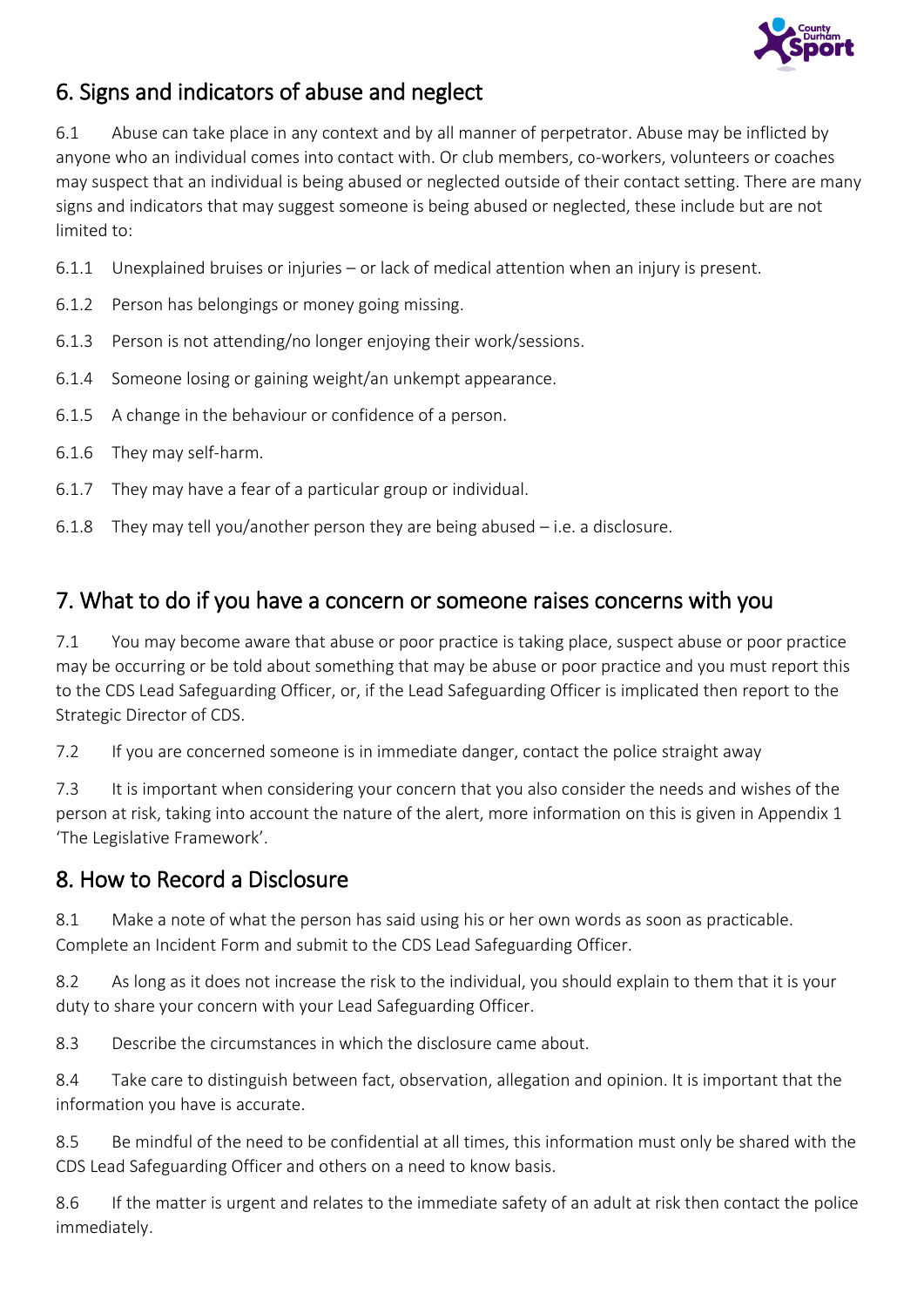

## 9.0 Safeguarding Adults Flowchart

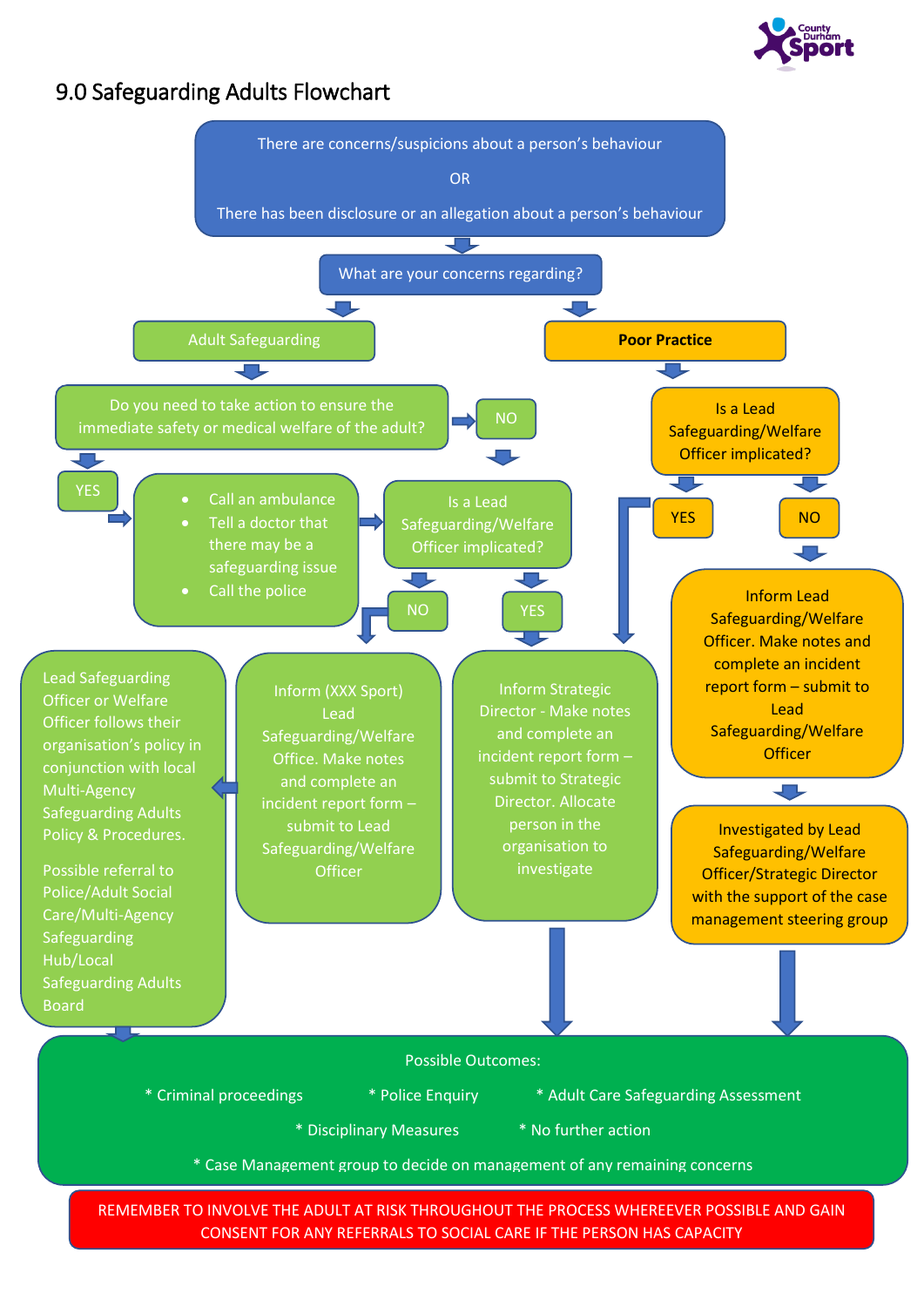

## 10. Roles and responsibilities of those within County Durham Sport

10.1 CDS is committed to having the following in place:

10.1.1 A Lead Safeguarding Officer to produce and disseminate guidance and resources to support the policy and procedures.

10.1.2 A clear line of accountability within the organisation for work on promoting the welfare of all adults.

10.1.3 Procedures for dealing with allegations of abuse or poor practice against members of staff and volunteers.

10.1.4 A Steering Group or Case Management or Case Referral Group that effectively deals with issues, manages concerns and refers to a disciplinary panel where necessary (i.e. where concerns arise about the behaviour of someone within the organisation.

10.1.5 A Disciplinary Panel will be formed as required for a given incident, if appropriate and should a threshold be met.

10.1.6 Arrangements are in place to work effectively with other organisations to safeguard and promote the welfare of adults, including arrangements for sharing information.

10.1.7 Appropriate whistle blowing procedures and an open and inclusive culture that enables safeguarding and equality and diversity issues to be addressed.

10.1.8 A robust and clear staff & volunteer code of conduct in place, understood and signed up to be all members of staff and volunteers employed by CDS (Appendix 4)

11. Good practice, poor practice and abuse It can be difficult to distinguish poor practice from abuse, whether intentional or accidental. It is not the responsibility of any individual involved in CDS to make judgements regarding whether or not abuse is taking place, however, all personnel have the responsibility to recognise and identify poor practice and potential abuse, and act on this if they have concerns.

12. Relevant Policies - This policy should be read in conjunction with other key CDS policies which can be found on our website:<https://www.countydurhamsport.com/about-us/safeguarding/>

…………………………………………………………………………………………………………………………………………………………………………

### Date approved: 4<sup>th</sup> September 2019

#### Review date: 4<sup>th</sup> September 2021

This policy will be reviewed every two years or sooner in the event of legislative changes or revised policies and best practice.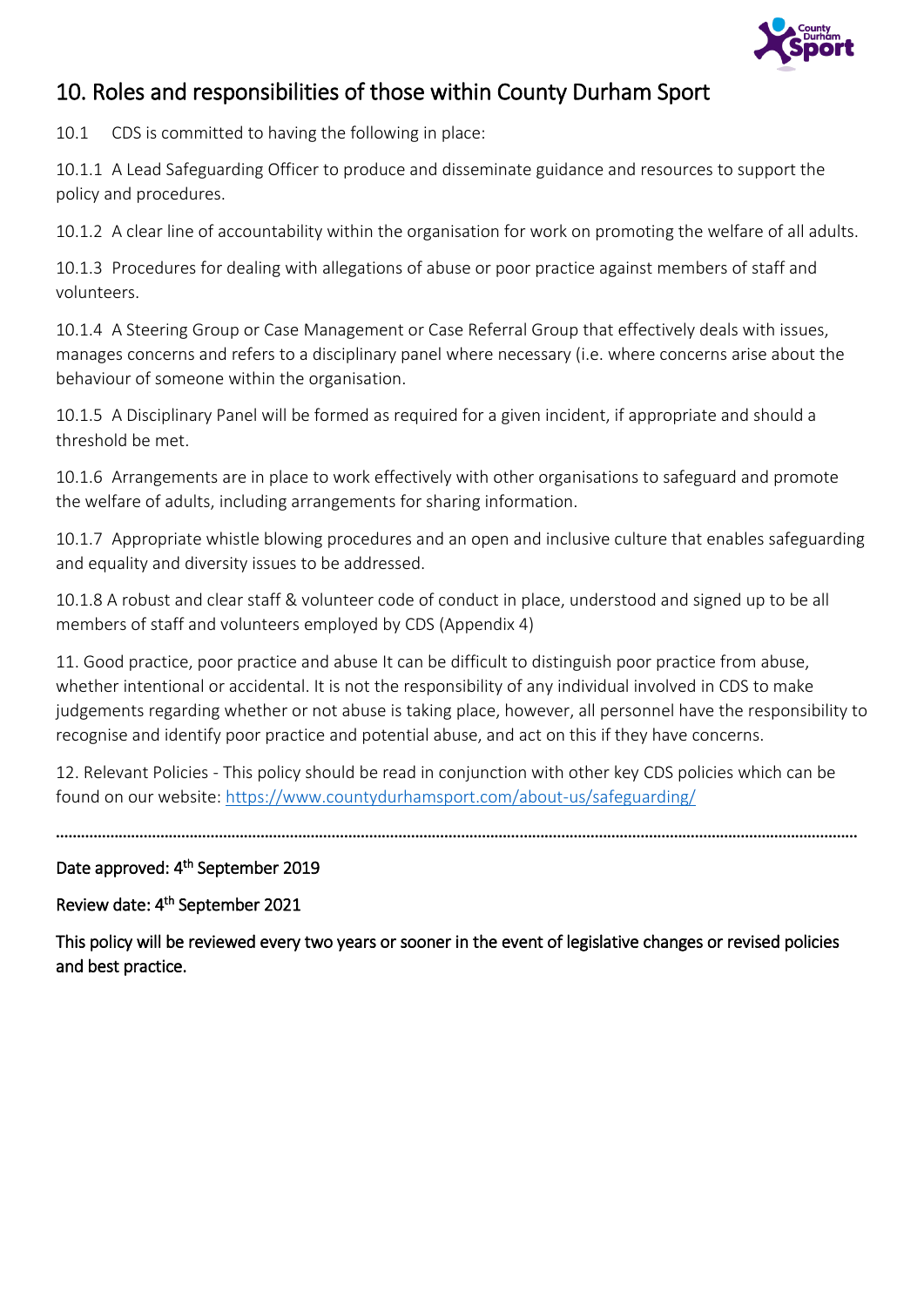

## **Safeguarding Incident Reporting Form**

| Your name:                                                                                 |                                                                                                                              |  |  |  |
|--------------------------------------------------------------------------------------------|------------------------------------------------------------------------------------------------------------------------------|--|--|--|
|                                                                                            |                                                                                                                              |  |  |  |
| Your role:                                                                                 |                                                                                                                              |  |  |  |
| Contact information (you):                                                                 |                                                                                                                              |  |  |  |
| Address:                                                                                   | Postcode:                                                                                                                    |  |  |  |
| Telephone numbers:                                                                         | Email address:                                                                                                               |  |  |  |
| Child / Adults name:                                                                       | Child / Adult date of birth:                                                                                                 |  |  |  |
|                                                                                            |                                                                                                                              |  |  |  |
| Child / Adult ethnic origin:                                                               | Does Child/Adult have a disability:                                                                                          |  |  |  |
| Please state                                                                               | Please state                                                                                                                 |  |  |  |
| Gender:                                                                                    |                                                                                                                              |  |  |  |
| Male<br>$\Box$                                                                             |                                                                                                                              |  |  |  |
| Female<br>□                                                                                |                                                                                                                              |  |  |  |
| П                                                                                          |                                                                                                                              |  |  |  |
| Parent's / carer's name(s):                                                                |                                                                                                                              |  |  |  |
|                                                                                            |                                                                                                                              |  |  |  |
| Contact information (parents/carers):                                                      |                                                                                                                              |  |  |  |
| Address:                                                                                   | Postcode:                                                                                                                    |  |  |  |
| Telephone numbers:                                                                         | Email address:                                                                                                               |  |  |  |
|                                                                                            |                                                                                                                              |  |  |  |
| Have parent's / carer's been notify of this incident?                                      |                                                                                                                              |  |  |  |
| Yes<br>П                                                                                   |                                                                                                                              |  |  |  |
| <b>No</b><br>П                                                                             |                                                                                                                              |  |  |  |
| If YES please provide details of what was said/action agreed:                              |                                                                                                                              |  |  |  |
|                                                                                            |                                                                                                                              |  |  |  |
|                                                                                            |                                                                                                                              |  |  |  |
| Are you reporting your own concerns or responding to concerns raised by someone else:      |                                                                                                                              |  |  |  |
| Responding to my own concerns<br>$\Box$                                                    |                                                                                                                              |  |  |  |
| Responding to concerns raised by someone else<br>П                                         |                                                                                                                              |  |  |  |
| If responding to concerns raised by someone else: Please provide further information below |                                                                                                                              |  |  |  |
| Name:                                                                                      |                                                                                                                              |  |  |  |
|                                                                                            |                                                                                                                              |  |  |  |
| Position within the organisation or relationship to the child:                             |                                                                                                                              |  |  |  |
|                                                                                            |                                                                                                                              |  |  |  |
| Telephone numbers:                                                                         | Email address:                                                                                                               |  |  |  |
|                                                                                            |                                                                                                                              |  |  |  |
| Date and times of incident:<br>Details of the incident or concerns:                        |                                                                                                                              |  |  |  |
|                                                                                            |                                                                                                                              |  |  |  |
|                                                                                            | Include other relevant information, such as description of any injuries and whether you are recording this incident as fact, |  |  |  |
| opinion or hearsay.                                                                        |                                                                                                                              |  |  |  |
|                                                                                            |                                                                                                                              |  |  |  |
|                                                                                            |                                                                                                                              |  |  |  |
|                                                                                            |                                                                                                                              |  |  |  |
|                                                                                            |                                                                                                                              |  |  |  |
|                                                                                            |                                                                                                                              |  |  |  |
|                                                                                            |                                                                                                                              |  |  |  |
| Child /Adult account of the incident:                                                      |                                                                                                                              |  |  |  |
|                                                                                            |                                                                                                                              |  |  |  |
|                                                                                            |                                                                                                                              |  |  |  |
|                                                                                            |                                                                                                                              |  |  |  |
|                                                                                            |                                                                                                                              |  |  |  |
|                                                                                            |                                                                                                                              |  |  |  |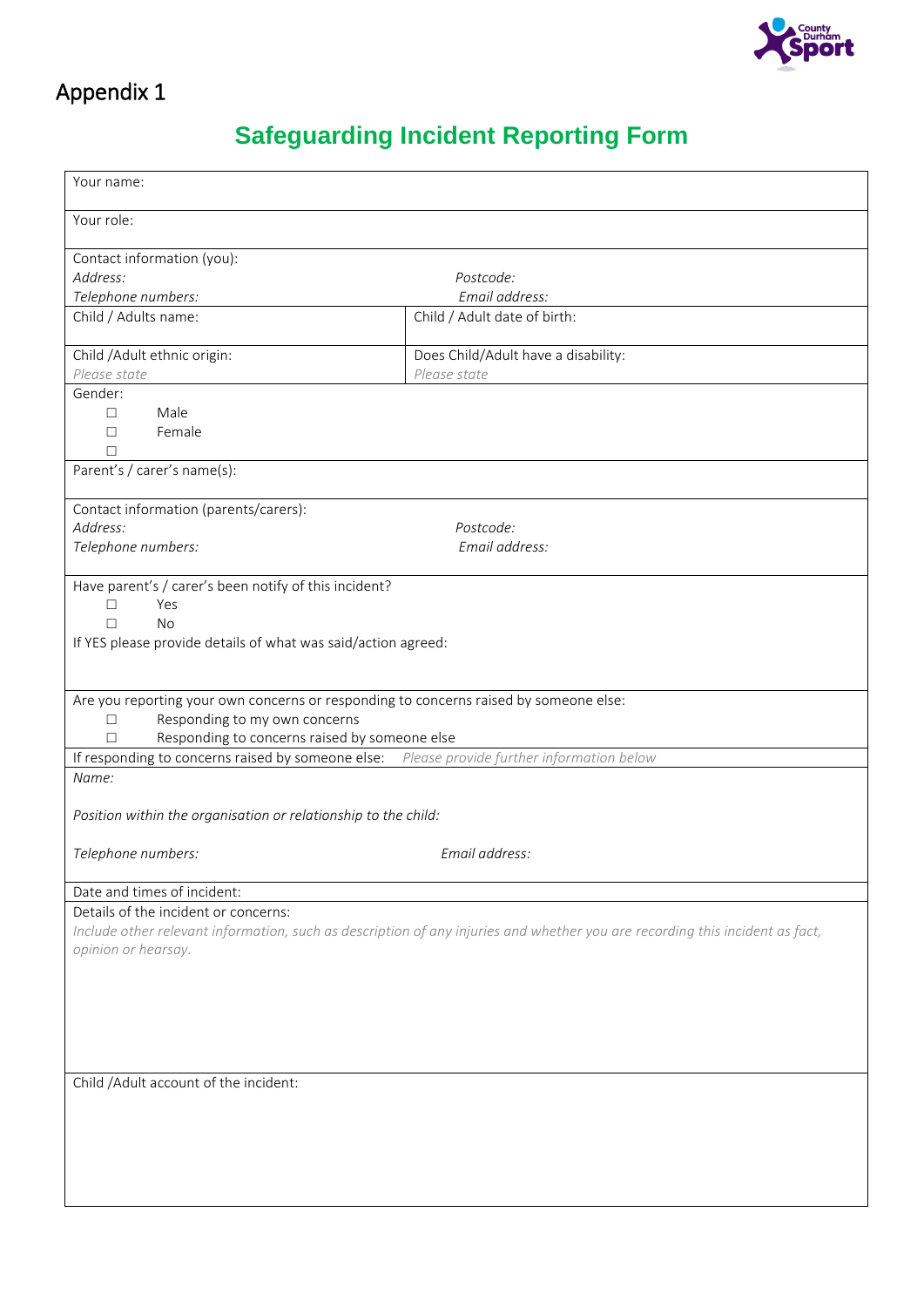

| Please provide any witness accounts of the incident:                                                            |                |
|-----------------------------------------------------------------------------------------------------------------|----------------|
|                                                                                                                 |                |
|                                                                                                                 |                |
|                                                                                                                 |                |
|                                                                                                                 |                |
|                                                                                                                 |                |
| Please provide details of any witnesses to the incident:                                                        |                |
| Name:                                                                                                           |                |
| Position within the club or relationship to the child:                                                          |                |
| Date of birth (if child):                                                                                       |                |
| Address:                                                                                                        | Postcode:      |
| Telephone number:                                                                                               | Email address: |
| Please provide details of any person involved in this incident or alleged to have caused the incident / injury: |                |
| Name:                                                                                                           |                |
| Position within the club or relationship to the child:                                                          |                |
|                                                                                                                 |                |
| Date of birth (if child):                                                                                       |                |
| Address:                                                                                                        | Postcode:      |
| Telephone number:                                                                                               | Email address: |
| Please provide details of action taken to date:                                                                 |                |
|                                                                                                                 |                |
|                                                                                                                 |                |
|                                                                                                                 |                |
| Has the incident been reported to any external agencies?                                                        |                |
| Yes<br>□                                                                                                        |                |
| П<br><b>No</b>                                                                                                  |                |
| If YES please provide further details:                                                                          |                |
| Name of organisation / agency:                                                                                  |                |
|                                                                                                                 |                |
|                                                                                                                 |                |
| Contact person:                                                                                                 |                |
|                                                                                                                 |                |
| Telephone numbers:                                                                                              |                |
| Email address:                                                                                                  |                |
| Agreed action or advice given:                                                                                  |                |
|                                                                                                                 |                |
|                                                                                                                 |                |

| Your Signature: | Print name: |  |
|-----------------|-------------|--|
| Date:           |             |  |

Form to be passed to Becks Lippe (Designated Lead for Safeguarding) in line with County Durham Sports reporting procedures.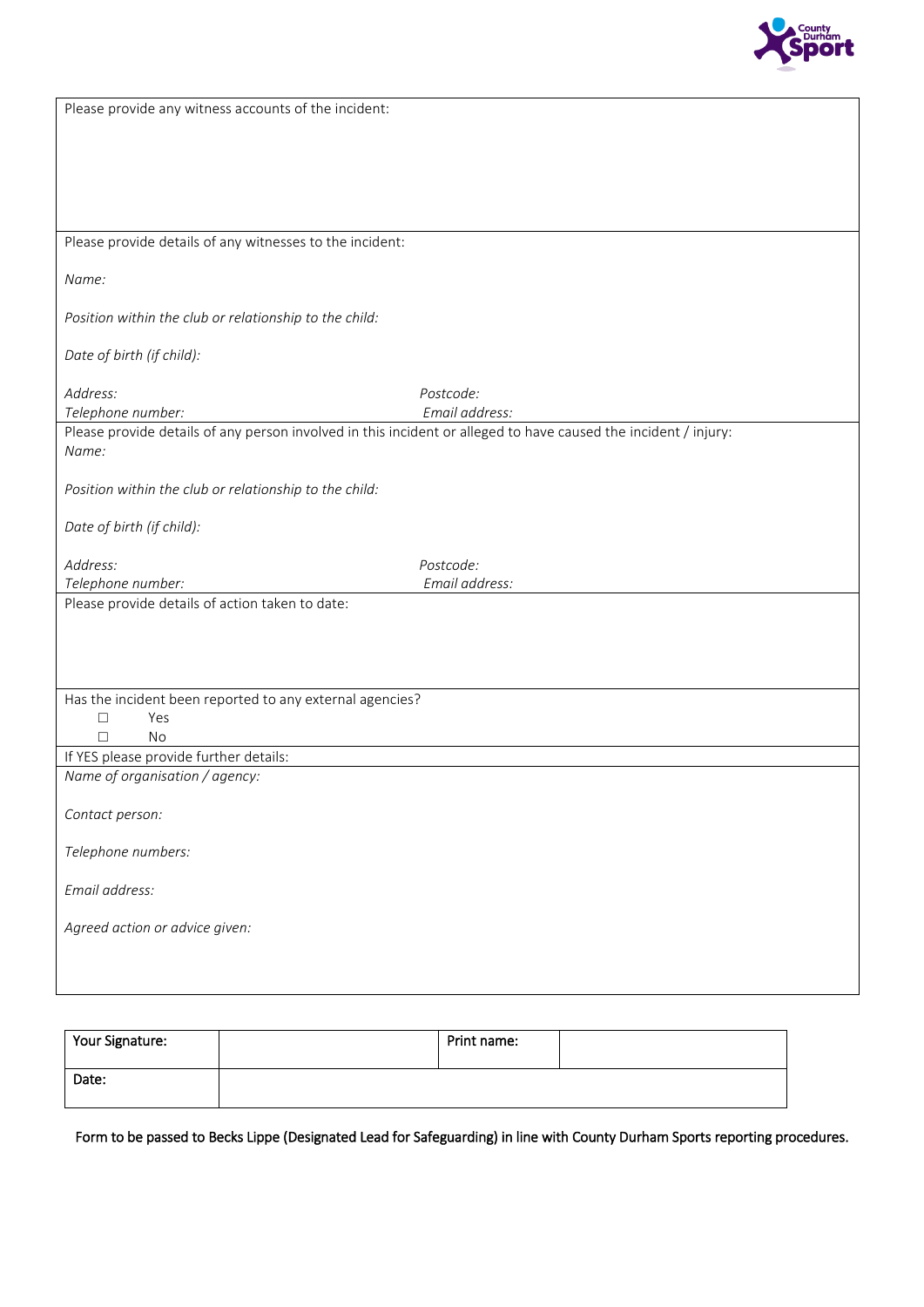

## **Legislation and Government Initiatives**

#### **Sexual Offences Act 2003**

#### <http://www.legislation.gov.uk/ukpga/2003/42/contents>

The Sexual Offences Act introduced a number of new offences concerning vulnerable adults and children. [www.opsi.gov.uk](http://www.opsi.gov.uk/)

## **Mental Capacity Act 2005**

#### <http://www.legislation.gov.uk/ukpga/2005/9/introduction>

Its general principle is that everybody has capacity unless it is proved otherwise, that they should be supported to make their own decisions, that anything done for or on behalf of people without capacity must be in their best interests and there should be least restrictive intervention. [www.dca.gov.uk](http://www.dca.gov.uk/)

## **Safeguarding Vulnerable Groups Act 2006**

#### <http://www.legislation.gov.uk/ukpga/2006/47/contents>

Introduced the new Vetting and Barring Scheme and the role of the Independent Safeguarding Authority. The Act places a statutory duty on all those working with vulnerable groups to register and undergo an advanced vetting process with criminal sanctions for non-compliance[. www.opsi.gov.uk](http://www.opsi.gov.uk/)

## **Deprivation of Liberty Safeguards**

#### <https://www.gov.uk/government/publications/deprivation-of-liberty-safeguards-forms-and-guidance>

Introduced into the Mental Capacity Act 2005 and came into force in April 2009. Designed to provide appropriate safeguards for vulnerable people who have a mental disorder and lack the capacity to consent to the arrangements made for their care or treatment, and who may be deprived of their liberty in their best interests in order to protect them from harm.

## **Disclosure & Barring Service 2013**

#### <https://www.gov.uk/government/organisations/disclosure-and-barring-service/about>

Criminal record checks: guidance for employers - How employers or organisations can request criminal records checks on potential employees from the Disclosure and Barring Service (DBS). [www.gov.uk/dbs](http://www.gov.uk/dbs-update-service)[update-service](http://www.gov.uk/dbs-update-service)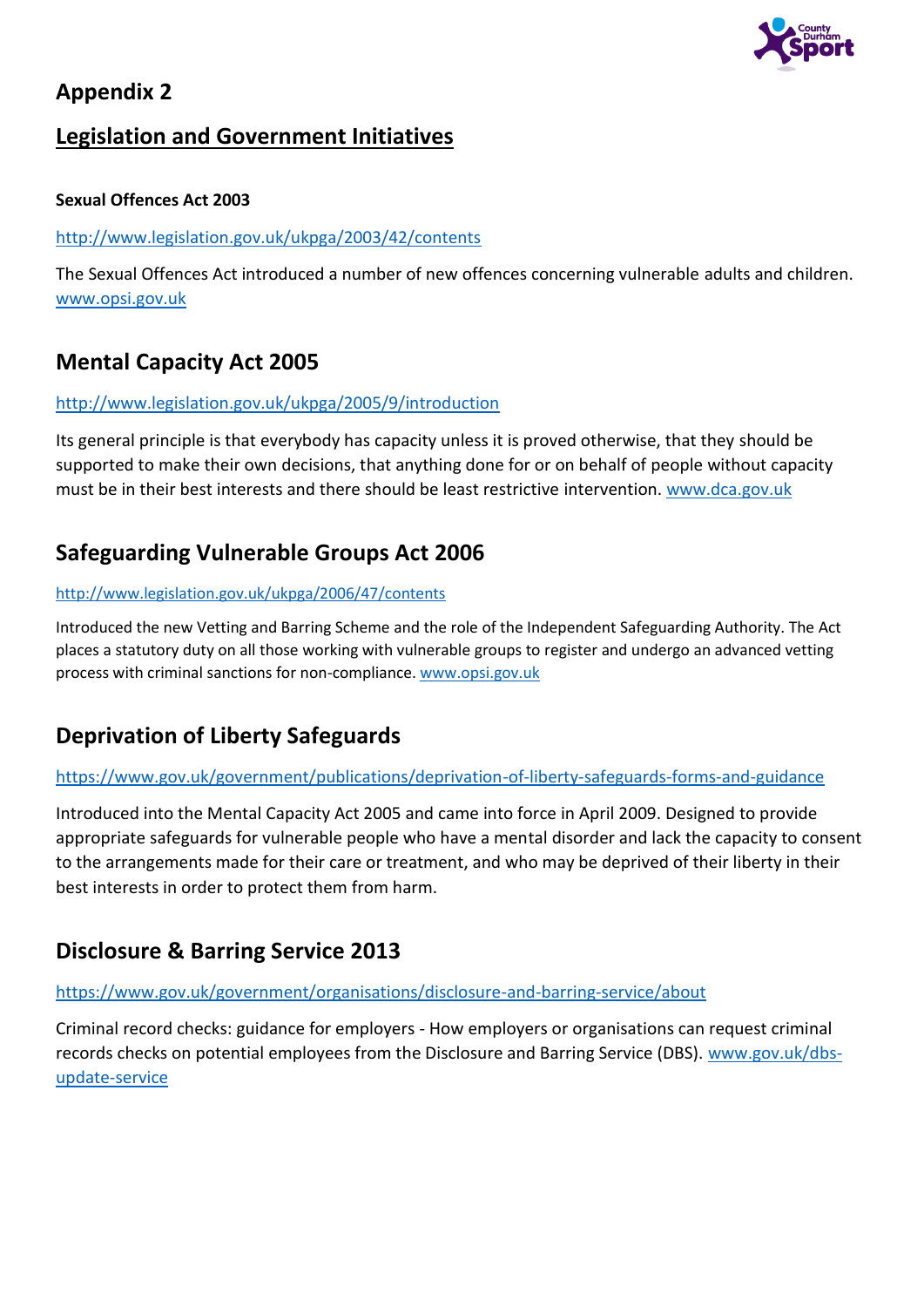

## **The Care Act 2014 – statutory guidance**

<http://www.legislation.gov.uk/ukpga/2014/23/introduction/enacted>

The Care Act introduces new responsibilities for local authorities. It also has major implications for adult care and support providers, people who use services, carers and advocates. It replaces No Secrets and puts adult safeguarding on a statutory footing.

## **Making Safeguarding Personal Guide 2014**

[https://www.local.gov.uk/sites/default/files/documents/Making%20Safeguarding%20Personal%20-](https://www.local.gov.uk/sites/default/files/documents/Making%20Safeguarding%20Personal%20-%20Guide%202014.pdf) [%20Guide%202014.pdf](https://www.local.gov.uk/sites/default/files/documents/Making%20Safeguarding%20Personal%20-%20Guide%202014.pdf)

This guide is intended to support councils and their partners to develop outcomes-focused, person-centred safeguarding practice.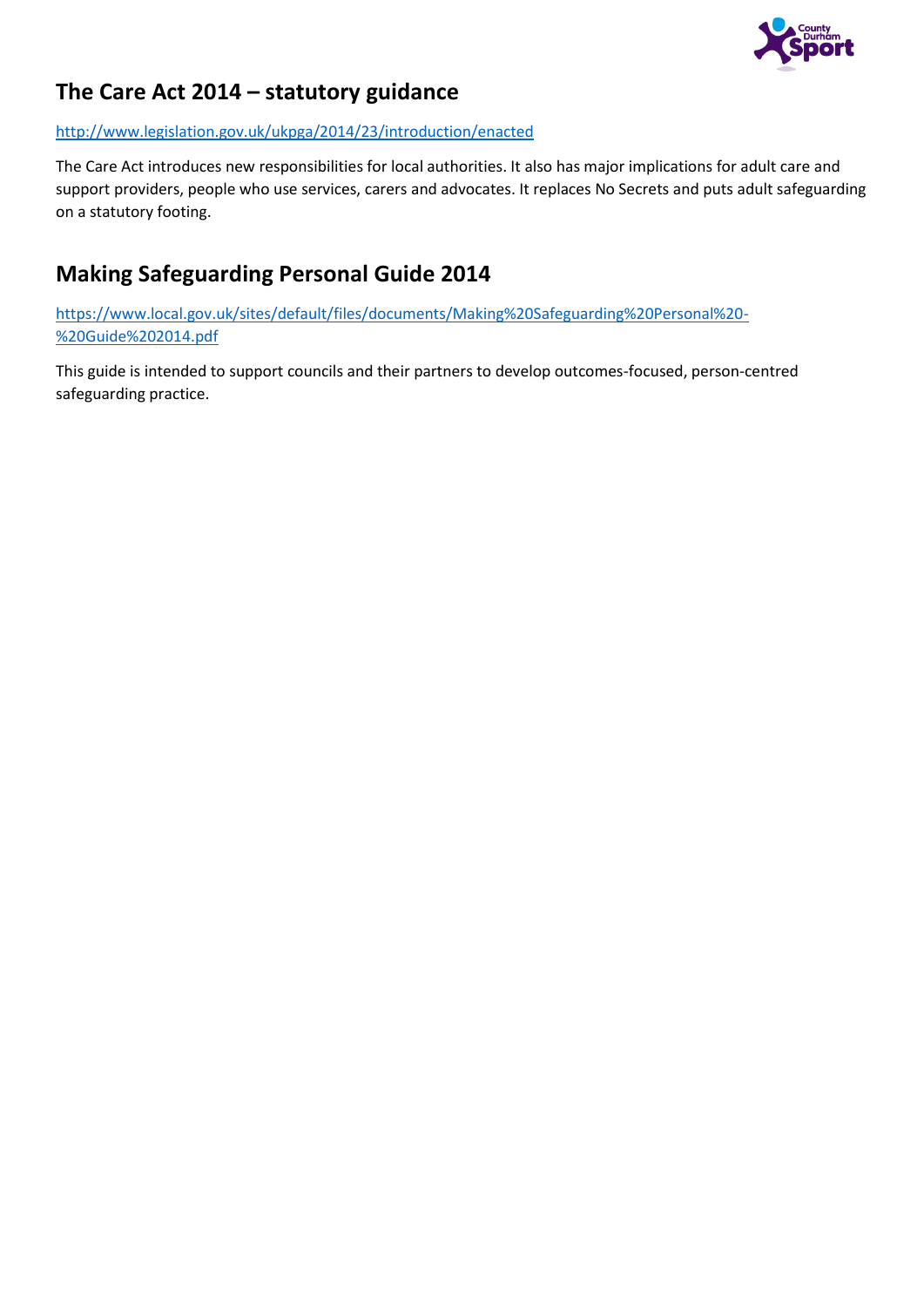

## **Useful contacts**

### **County Durham Sport Safeguarding Lead**

Becks Lippe Assistant Director [becks.lippe@countydurhamsport.com](mailto:becks.lippe@countydurhamsport.com) Mobile: 07715077266



### **County Durham Sport Safeguarding Deputy Officer**

David Shipman Trustee [shipmand60@gmail.com](mailto:shipmand60@gmail.com) Mobile: 07757711705

#### …………………………………………………………………………………………………………………………………………………………………………………

#### **Durham County Council – Concerned about someone - report neglect or abuse**

If you are concerned about a vulnerable adult who is at risk of neglect or abuse and lives in County Durham, call Social Care Direct on 03000 267979.

If the person is in immediate danger call 999 straight away, before contacting Social Care Direct.

There are many situations where a vulnerable adult could be subject to neglect or abuse. If you're worried about someone - report it!

#### **Report abuse**

To report abuse you can do any of the following:

- If the person is in immediate danger, call 999. Remember to say a vulnerable adult is involved.
- Call Social Care Direct on 03000 267 979. An officer will listen carefully to what you say, give advice and take a safeguarding referral if necessary, even when the caller wishes to remain anonymous. The officer will take prompt action if the adult is in immediate danger.
- If you are a patient or visitor to a hospital or other health setting, you should immediately report your concerns to a member of staff.

The County Durham Safeguarding Adults Inter-Agency Partnership is a range of public authorities who share a duty to keep adults in County Durham safe from abuse, harm and neglect.

See their  $\mathbb E$  [Protecting vulnerable adults from abuse and neglect \(PDF, 1.0mb\)](https://www.durham.gov.uk/media/8710/Protecting-vulnerable-adults-from-abuse-and-neglect/pdf/Protecting_VulnerableAdults.pdf?m=636199069921930000) leaflet for useful information, services and contacts. You can find out more about their work by visiting the County Durham [Safeguarding Adults Inter-Agency Partnership](http://www.safeguardingdurhamadults.info/) website.

……………………………………………………………………………………………………………………………………………………………………………………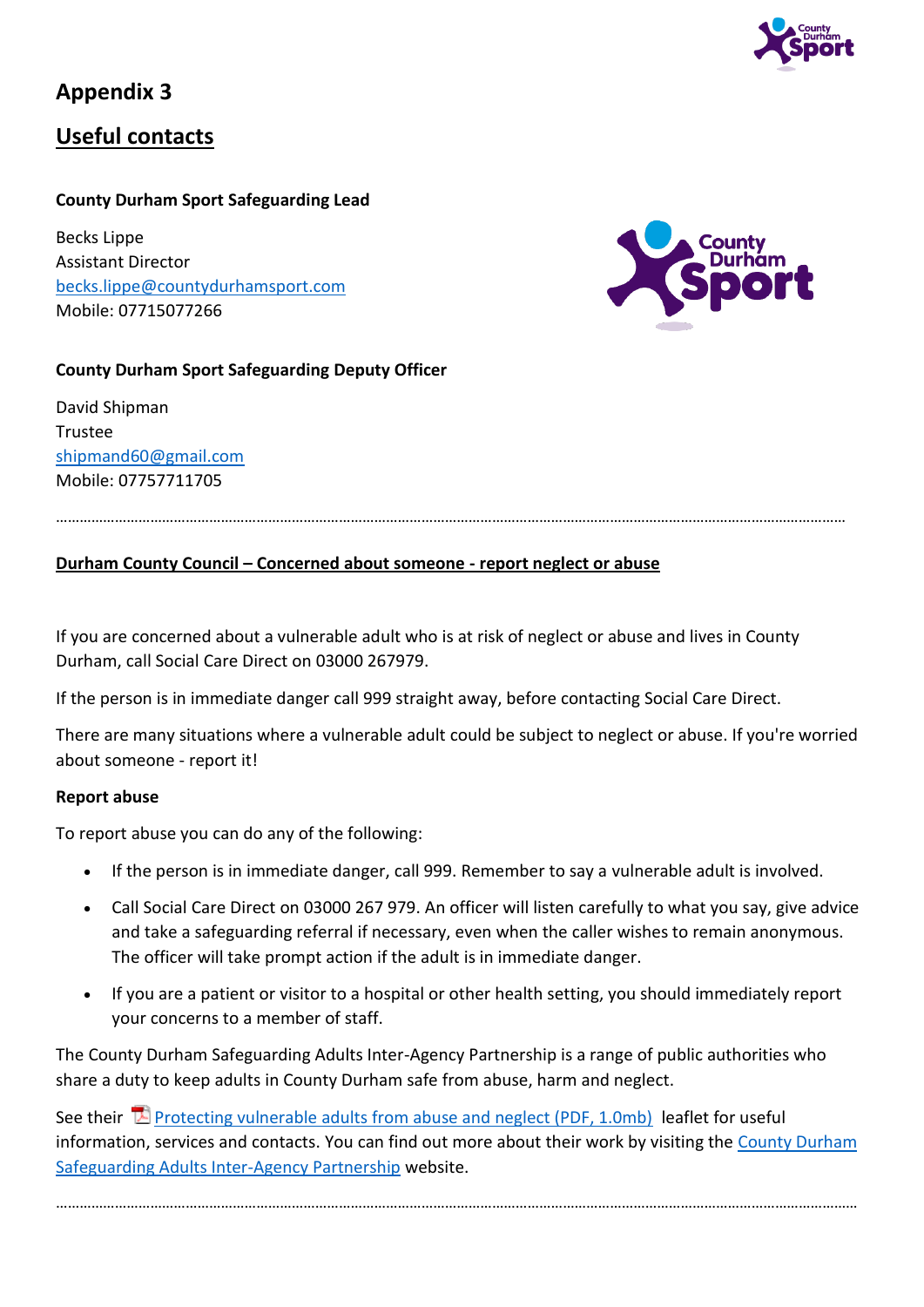

#### **County Durham Safeguarding Adults Inter-Agency Partnership**

County Durham Safeguarding Adults Inter-agency Partnership Children and Young People's Services Room 4/129-134 County Hall Durham DH1 5UL email: [safeguardingadults@durham.gov.uk.](mailto:safeguardingadults@durham.gov.uk)



<http://www.safeguardingdurhamadults.info/article/18046/Information-for-the-public>

…………………………………………………………………………………………………………………………………………………………………………………….

# ann craft trust acting against abuse

**Ann Craft Trust - Safeguarding Adults in Sport and Activity:**

Website: [www.anncrafttrust.org](http://www.anncrafttrust.org/)

Email: [Ann-Craft-Trust@nottingham.ac.uk](mailto:Ann-Craft-Trust@nottingham.ac.uk)

Telephone: 0115 951 5400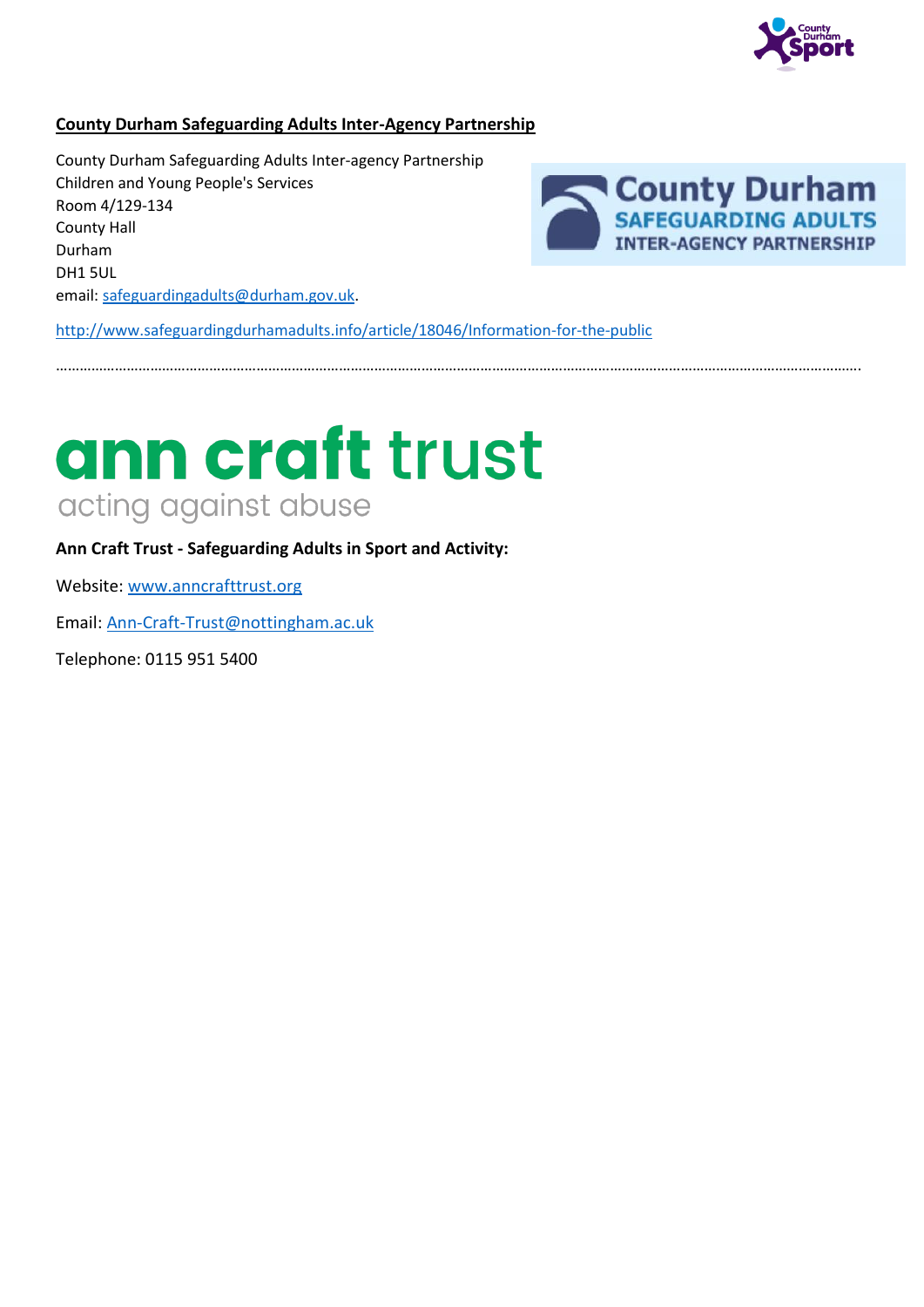

## **Code of Conduct – Staff & Volunteers**

As a member of staff or volunteer with CDS, we'd like you to:

- Implement our safeguarding policy & procedures (Children and Adult)
- Report any concerns about or allegations of abuse or poor practice to our safeguarding led officer (Becks Lippe)
- Listen to any concerns that parents, young people or adults might have
- Consider your behaviour  $-$  do not engage in any behaviour that constitutes any form of abuse
- Respect your position of trust and maintain appropriate boundaries and relationships with young people and adults.
- Keep coaching and safeguarding training up to date
- Keep participants in your sessions safe by supervising appropriately, using safe methods and techniques and by putting participants safety first.
- Make sure you've got appropriate staffing ratios of adult to participant before the sessions begins
- Ensure equipment is fit for purpose, safe to use and accessible
- Respect children and adults trust and rights whilst being honest and open with them
- Champion everyone's right to take part and celebrate differences by not discriminating against anyone, regardless of gender, ethnicity, sexual orientation or ability
- Use constructive and positive methods of developing children's and adults' skills, without humiliating or harming them
- Behave appropriately online in accordance with CDS's social media policy
- Challenge and address instances of poor, negative. Aggressive or bullying behaviour amongst young people or adults
- Lead by example when it comes to good sportsmanship, positive behaviour and commitment to sport
- Help make CDS and our events a friendly and welcoming place to be

As a member of staff, we understand you have the right to:

- Enjoy the time you spend with us and be supported in your role
- Be informed of our safeguarding and reporting procedures and what you need to do if something isn't right
- Have access to ongoing training in all aspects of your role
- Be listened to
- Be involved and contribute towards decisions within the organisation
- Be respected and treated fairly by us
- Feel welcomed, valued and not judged based on your ethnicity, gender, sexuality or ability
- Be protected from physical or emotional abuse from children or adults and be supported to resolve conflicts

We expect all of our staff and volunteers to follow the behaviours and requests set out in this code. If any staff member or volunteer behaves in a way which contradicts any of the points set out above, we will address the problem straight away and aim to resolve the issue.

**Continued issues and repeated breaches of this code may result in County Durham Sport taking disciplinary action against you with the involvement of governing bodies and ultimately your dismissal from the organisation**